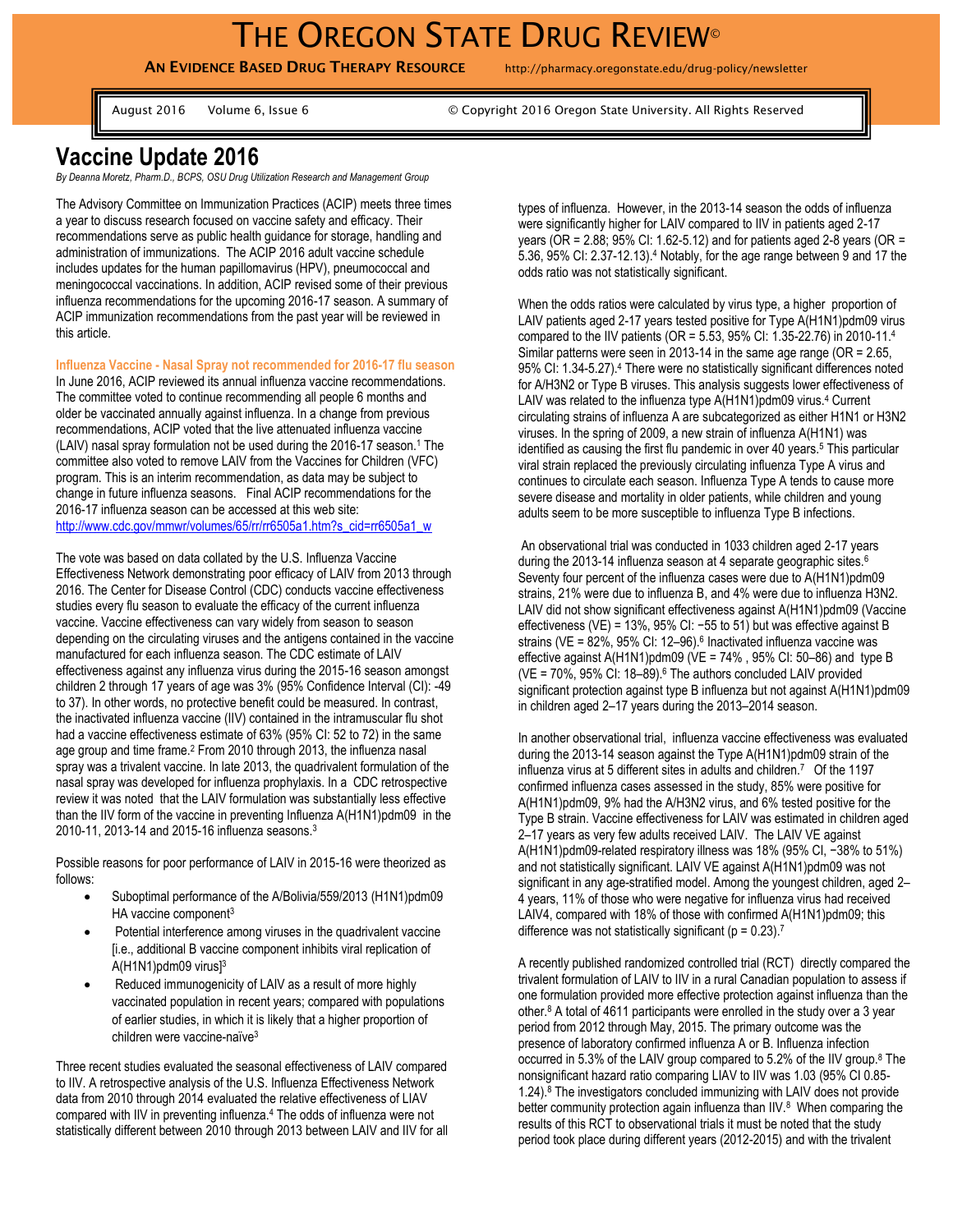forms of the flu vaccine. The poor performance of LAIV in the United States was observed in the 2015-16 season with the quadrivalent formula. Finally, the study population was a small, isolated rural community which may not reflect influenza transmission in larger, urban populations.

In conclusion, there is mounting evidence that the influenza nasal spray does not provide adequate effectiveness in preventing influenza when compared to the injectable form. For this reason, the ACIP Advisory Committee voted 13-1 that the nasal spray should not be used during the 2016-17 influenza season. However, annual flu vaccination with the injectable flu vaccine continues to be an ACIP recommendation for everyone over the age of 6 months. The Oregon Health Authority (OHA) supports the ACIP recommendations and is advising against using the nasal spray. The nasal spray will NOT be supplied through the Vaccines For Children (VFC) population. Medicaid Fee-For-Service will not be paying for administration of the nasal spray for patients aged 2 through 18 years old. OHA has stated that the inactivated injectable form is preferred for all ages.<sup>9</sup> The 2016-17 Oregon immunization protocols can be accessed at the following web link:

[https://public.health.oregon.gov/PreventionWellness/VaccinesImmunization/Im](https://public.health.oregon.gov/PreventionWellness/VaccinesImmunization/ImmunizationProviderResources/Documents/PharmIIV.pdf) [munizationProviderResources/Documents/PharmIIV.pdf](https://public.health.oregon.gov/PreventionWellness/VaccinesImmunization/ImmunizationProviderResources/Documents/PharmIIV.pdf)

## **Human Papillomavirus (HPV) Vaccine - New formulation added to adult schedule**

Human papillomavirus is a common sexually transmitted infection and is associated with cervical cancer. HPV infection is also associated with oropharyngeal cancer and other anogenital cancers. There are 3 HPV vaccines in the United States. The newest vaccine, Gardasil-9<sup>®</sup> was recently added to the adult vaccination schedule. This nine valent vaccine targets five additional strains of the HPV virus that account for 15% of cervical cancers.<sup>10</sup> The differences between the 3 vaccines are outlined in Table 1. Of note the bivalent vaccine (Cervarix®) is only approved for use in women for prevention of cervical cancer and pre-cancers. The quadrivalent vaccine (Gardasil®) has additional approval for prevention of genital warts. The vaccines will not have a therapeutic effect on existing HPV infection, genital warts or cervical lesions. Three HPV vaccine doses are recommended starting at age 11 or 12. Vaccination is recommended through age 26 for all females, through age 21 for all males and through age 26 for immunocompromised males including those with HIV and men who have sex with men.<sup>11</sup>

| Table 1 – HPV Vaccines licensed in the United States |  |
|------------------------------------------------------|--|
|------------------------------------------------------|--|

| <b>Brand</b><br><b>Name</b> | <b>HPV Types</b>                  | <b>Sex</b>           | Age<br><b>Groups</b> | <b>Schedule</b>                    |
|-----------------------------|-----------------------------------|----------------------|----------------------|------------------------------------|
| Cervarix <sup>®</sup>       | 16.18                             | Females              | $9 - 25$<br>years    | 3 doses<br>$(0, 1, 6 \text{ mo.})$ |
| Gardasil®                   | 6.11.16.18                        | Females and<br>Males | $9 - 26$<br>vears    | 3 doses<br>$(0, 2, 6 \text{ mo.})$ |
| Gardasil-<br>9®             | 6, 11, 16, 18, 31,<br>33,42,52,58 | Females and<br>Males | $9 - 26$<br>years    | 3 doses<br>$(0, 2, 6 \text{ mo.})$ |

**Adult Pneumococcal Vaccine – New scheduling recommendations** The US Food and Drug Administration (FDA) has approved two pneumococcal vaccines for adults: conjugate PCV13 (Prevnar®) and polysaccharide PPSV23 (Pneumovax®). The two pneumococcal vaccinations should not be given at the same time and should be administered in a specific order at specific intervals. ACIP recommends administering PCV-13 first to provide optimal immune response to the vaccine. For most healthy adults aged 19- 64 years, PPSV23 can be given one year after the initial PCV 13 dose. <sup>12</sup> However, for adults of all ages with immunocompromising conditions, functional or anatomic asplenia, cerebrospinal fluid leaks, or cochlear implants PCV13 and PPSV23 should be administered at least 8 weeks apart.<sup>11</sup> PCV 13 is only recommended to be administered one time. Revaccination with PPSV23 five years after the first dose is recommended for: 1) children and adults younger than 65 of age who are at high risk for serious pneumococcal



infection and 2) adults 65 years and older who have received their first PPSV23 dose for any reason when they were younger than 65 years old.<sup>12</sup> Adults who receive PPSV23 after the age of 65 only need a single dose. The risk of administering pneumococcal vaccines too soon is increased injection site swelling and pain.<sup>13</sup>

## **Meningococcal Vaccine - Additional meningitis vaccine added to adult schedule**

The meningococci that can cause invasive meningitis are one of five bacterial serogroups: A, B, C, W or Y. Serogroup prevalence varies by geographic area. For example, epidemics of serogroup A meningococcal disease have frequently occurred in sub-Saharan Africa. The major causes of meningococcal disease in the United States are due to serogroups B, C and Y. Three meningitis vaccines are available that provide immunity to serogroups A, C, W and Y (MenACWY): Menactra®, Menveo® and Menomune®. These formulations have been available for several years. Until late 2014, there was no vaccine available for serogroup B. Due to recent outbreaks of serogroup B meningococcal disease on college campuses, the development of vaccines targeted towards Group B meningococcal vaccines was fast tracked by the FDA. The first serogroup B meningococcal vaccine, Trumenba® was introduced in late 2014. In early 2015 a second serogroup B meningococcal vaccine, Bexsero® received FDA approval. Trumenba® is a 3 dose vaccine while Bexsero® is a 2 dose series. Table 2 provides a comparison of all meningococcal vaccines available in the United States.

| <b>Brand</b><br><b>Name</b> | <b>Type of</b><br><b>Vaccine</b> | <b>Serogroups</b>                        | Year<br><b>Licensed</b> | <b>Age Range</b> |
|-----------------------------|----------------------------------|------------------------------------------|-------------------------|------------------|
| Menomune®                   | Polysaccharide                   | A, C, W, Y                               | 1981                    | $\geq$ 2 years   |
| Menactra®                   | Conjugate                        | A,C,W,Y                                  | 2005                    | 9 mo. - 55 yrs.  |
| Menveo®                     | Conjugate                        | A, C, W, Y                               | 2010                    | 2 mo. - 55 yrs.  |
| <b>MenHibrix®</b>           | Conjugate                        | C.Y and H<br>influenzae<br>type $B(Hib)$ | 2012                    | 6 wks. - 18 mo.  |
| Trumenba®                   | Recombinant<br>Protein           | B                                        | 2014                    | $10 - 25$ yrs.   |
| Bexsero®                    | Recombinant<br>Protein           | B                                        | 2015                    | $10 - 25$ yrs.   |

**Table 2- Meningococcal Vaccines Licensed in the United States**

The recent ACIP recommendations provide guidance as to who should receive the meningococcal B (MenB) vaccines. The products are not interchangeable and the same product must be used to complete the two- or three-dose series. MenB vaccine series **should** be administered to persons aged ≥10 years who are at increased risk for serogroup B meningococcal disease. Patients with persistent genetic deficiencies, receiving eculizumab, or with anatomic asplenia are at risk for meningococcal disease and have a higher mortality rate (40-70%) then healthy people.<sup>14</sup> MenB vaccine series **may** be administered to adolescents and young adults aged 16 through 23 years (preferred age is 16 through 18 years) to provide protection against most strains of serogroup B meningococcal disease.<sup>15</sup> ACIP did not recommend all adolescents routinely receive the MenB vaccine because there is still limited data on the effectiveness and safety of these new vaccines. In addition, the increasing rarity of meningitis type B infections limited ACIP from making administration of MenB vaccine a universal recommendation. At-risk microbiologists (those who might be exposed through work) also need both types of meningococcal vaccinations. MenACWY vaccine may be administered at the same time as the MenB vaccine, but at a different anatomic site.

In conclusion, vaccines are one of the best defenses in preventing hospitalizations and complications from communicable diseases. Insuring the appropriate vaccine formulation is administered to target populations at recommended intervals are important components of effective immunization